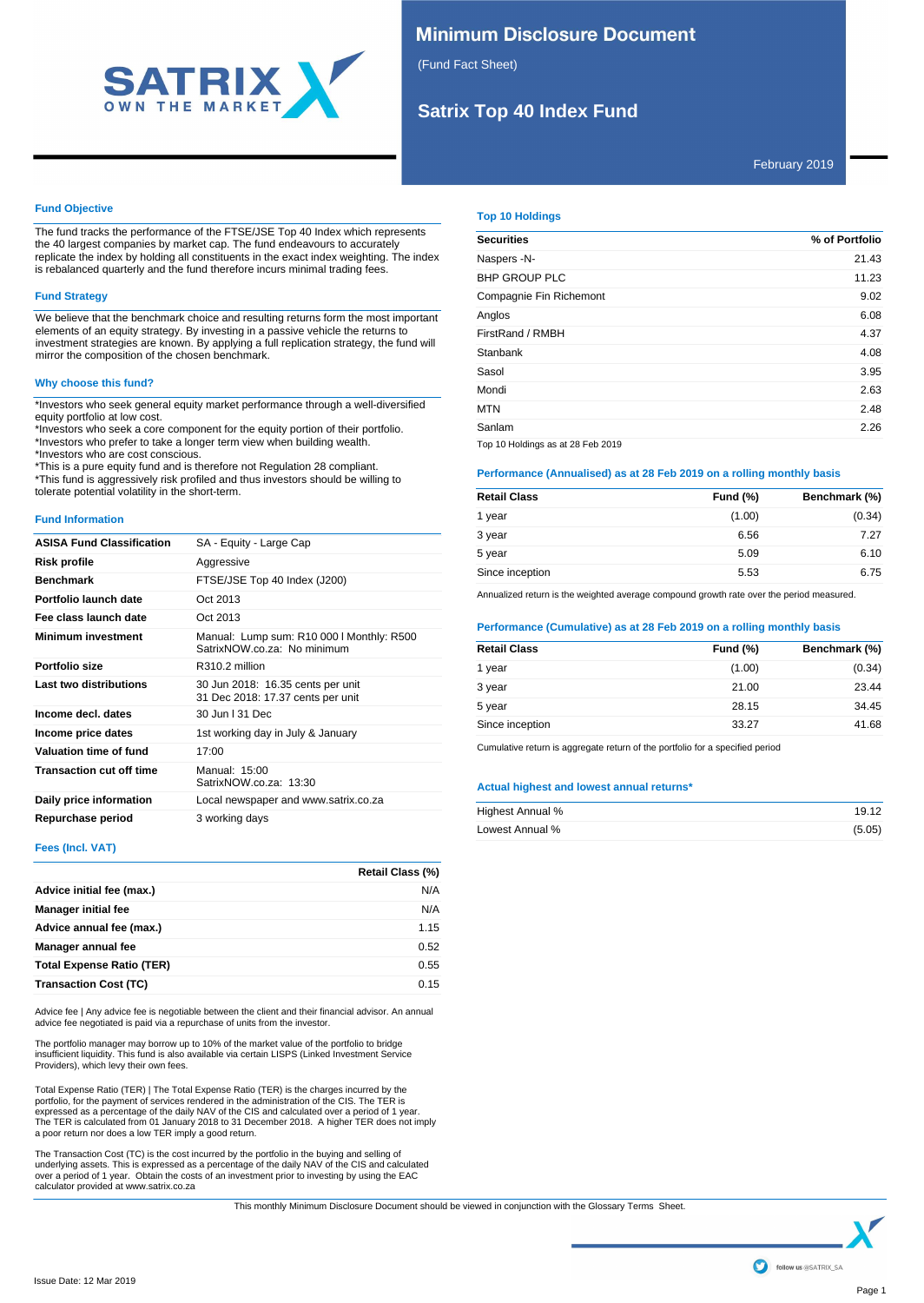

# **Minimum Disclosure Document**

(Fund Fact Sheet)

# **Satrix Top 40 Index Fund**

February 2019

### **Asset Allocation**



#### **Portfolio Manager(s) Quarterly Comment - 31 Dec 2018**

**Market review**

In December, the MSCI All Country World Index (ACWI) fell 7.2% in US Dollar, which is the worst December return for global equities on record since 1988. For the year, global equities lost a very disappointing 11.2%, which is the worst year since the 2008 Global Financial Crisis and the sixth worst year on record. Despite underperforming the MSCI ACWI significantly in December, the US was the best performing region in 2018.

This performance was on the back of expectations that global growth is slowing, a tightening monetary policy, swelling fiscal deficits, earnings headwinds and political uncertainty, which are all very legitimate and will probably grow more pronounced over the coming months and quarters. The Chinese PMI disappointed with the Shanghai stock exchange down 19% for the year despite the government attempting to stimulate demand by cutting the bank reserve requirement four times. The Brexit vote, which will take place in January, also created much uncertainty in the UK and the rest of Europe. Emerging Markets (-2.9%), Asia Pacific ex-Japan (- 3%) and Europe (-4.7%) fell less than the global aggregate in December, but finished 2018 as the three worst performing regions.

However, the correction over the course of the last quarter of 2018, in particular the December meltdown, was probably too violent, overstating the immediacy of the aforementioned market risks.

Returning to South Africa, in comparison the local market underperformed emerging markets materially in 2018, opening up the possibility of better performance in 2019, particularly for domestic-focused stocks in the SA market.

The poor returns from equities was on the back of poor business confidence, which remains very weak as demonstrated by the South African Chamber of Commerce and Industry (SACCI) business confidence data. Private sector fixed capital formation has collapsed from 17% of GDP in 2007 to lows of 11% of GDP currently. Political uncertainty also weighed on the JSE as the finance minister's confession at the Zondo commission of enquiry led to his recall by the president ahead of the Medium Term Budget. However, the appointment of former Reserve Bank Governor, Tito Mboweni - our fourth finance minister in three years - calmed the market's nerves.

Following three months of negative total returns, SA Equities rebounded in December, with the FTSE/JSE All Share Index (ALSI) (+4.3%) returning its secondbest monthly performance for 2018.The ALSI's performance was boosted by SA Resources (+12.3%), posting its best monthly performance since July 2017.This was boosted by the Gold Index, which jumped a huge 25.2% in December, as investors looked to gold as a safe haven amid the global turmoil and US government shutdown.

During 2018, SA Equities (ALSI) lost 8.5% against 21% and 2.6% gains during the two previous calendar years. This was SA Equities' worst annual loss since 2008 when the ALSI also lost about 8.5% in Rand terms. Across the JSE sectors, the dispersion of returns was very wide with Resources outperforming in 2018 with a total return of 15.5%. SA Financials shed 8.8% and SA Industrials were the worst performers among SA equities, losing 17.5% over the year.

The FTSE/JSE SA Listed Property Index (SAPY) was the worst performing asset class with a negative total return of 25.3% (2017: +17.2%, 2016: +10.2%). Cash posted a total return of 7.2% in 2018 while SA Bonds were the best performing asset class, with the FTSE/JSE All Bond Index (ALBI) delivering a total return of 7.7% (2017: +10.2%).

## **Portfolio performance**

Almost 30 of the top 40 JSE stocks are in bear market territory, i.e. down some 20% from the peak. This year has been characterised by a number of JSE-listed companies paying the price for their foreign forays and suffering from a regulatory backlash in a number of sectors such as hospitals, tobacco manufacturing and even gaming. However, in most cases the market has taken a worst-case scenario by severely punishing the valuations of very well-run businesses.

The FTSE/JSE Top 40 Index (ALSI40) was one of the worst performing general equity indices for the fourth quarter of 2018, down 5.25%, behind that of the ALSI, which shed 4.88%, and also underperforming the FTSE/JSE Shareholder Weighted Top 40 Index (SWIX40) by almost 65 basis points (-4.6%).

Some of the contributors to the difference in return between the two Top 40 indices could be explained by the relative overweight exposures to especially Richemont and Mondi. Underweight exposures to Banking shares exacerbated this underperformance. Relative underweight positions in the poor performing British American Tobacco and Sasol negated some of this underperformance. For once Naspers (NPN) did not play a meaningful role in performance as its 5% negative return was in line with that of most of the different index returns.

During the September FTSE/JSE index review PSG Group (PSG) was added to the index while Mediclinic International (MEI) was deleted from the index. The one-way turnover for the index review was 1.24%.

### **Conclusion**

If the first week of trading in 2019 is anything to go by, then market participants look set for another volatile year. The week started off positively, buoyed by Trump's tweet of 'big progress' between the US and China on their ongoing trade war. Despite the short-term positive, though, the fact remains that the three major economic issues of the US-China trade war, slowing economic growth and Brexit have yet to be properly resolved and until this is done, a sword of Damocles will remain hanging over global markets.

We have been there before in 2008 when many expected a decade-long bear market for equities. And yet businesses adapt and adjust to tough economic conditions and in this context, we are of the view that patient equity investors will be rewarded with handsome returns over the next three years.

### **Portfolio Manager(s)**

**The Satrix Investment Team**

#### **Management of Investments**

The management of investments are outsourced to Sanlam Investment Management (Pty) Ltd, FSP 579, an authorised Financial Services Provider under the Financial Advisory and Intermediary Services Act, 2002.

This monthly Minimum Disclosure Document should be viewed in conjunction with the Glossary Terms Sheet.<br>This monthly Minimum Disclosure Document should be viewed in conjunction with the Glossary Terms Sheet.